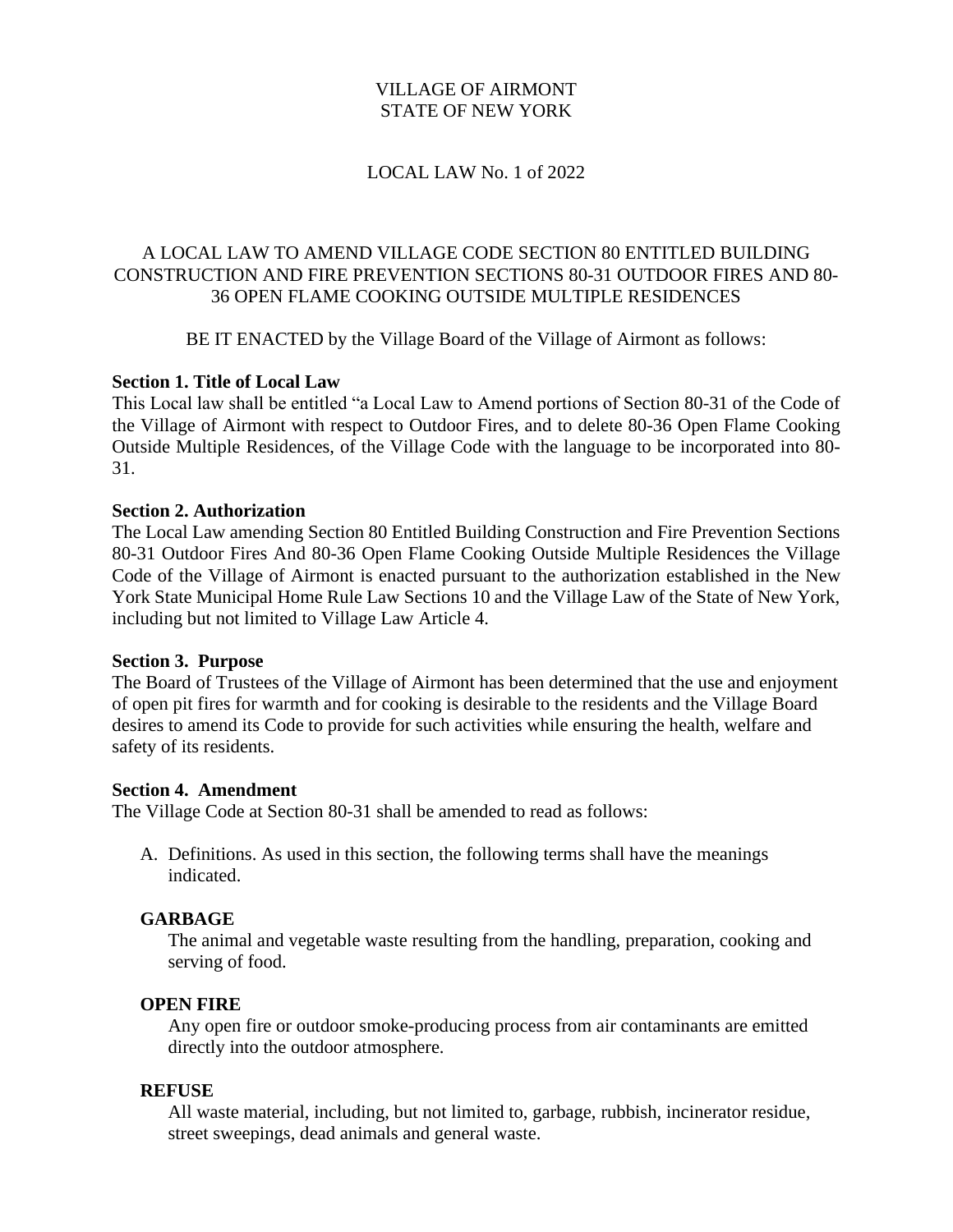# **RUBBISH**

Solid or liquid waste material, including , but not limited to, paper and paper products; rags; trees or leaves, needles and branches therefrom; vines; lawn and garden debris; furniture; cans; crockery; plastic cartons; chemicals; paint; grease; sludge; oils and other petroleum products; lumber; sawdust; demolition materials; tires; and automobiles and othervehicles and parts for junk, salvage or disposal.

# **BONFIRE**

An outdoor fire utilized for ceremonial purposes

### **RECREATIONAL FIRE**

A recreational fire. An outdoor fire burning materials other than rubbish where the fuel being burned is not contained in an incinerator, outdoor fireplace, barbeque grill or barbeque pit and has a total fuel area of 2 feet (610mm) or less in diameter and 2 feet (610 mm) or less in height for pleasure, religious, ceremonial, cooking, warmth or similar purposes (per 2010 Fire Code of New York State).

- B. Prohibited burning. The following fires are prohibited in the Village of Airmont.
	- (1) The burning of garbage, refuse and rubbish in any manner is prohibited.
	- (2) All open fires are prohibited in the Village of Airmont, with the exception of those in conformitywith the provisions of this article.
	- (3) The use of grills, barbecues, or other devices for open burning or for outdoor cooking is prohibited in, upon or within 25 feet of multiple dwelling structures. The storage of propane or any other fuel used for any such devices inside any multiple dwelling shall also be prohibited.
- C. Permitted burning. Burning in an open fire, provided that it is not contrary to any other federal, state, county or local law ordinance, rule or regulation, will be permitted as follows:

(1) Bonfires. Bonfires shall be permitted only for a publicly sponsored celebration or event,an organization-sponsored event, or for a public or private school sponsored event. Said bonfires shall be subject to the filing and approval of a open burning permit application with the Village Clerk's office, prior to any bonfire being lit and taking place. No fire shall be ignited prior to anon-site inspection of the location where the bonfire is to take place and shall be subject to any and all conditions or restrictions the Fire Marshall's office may impose for the safety of life andproperty. No fire shall be ignited prior to the issuance of an open burning permit by the Fire Marshall'soffice and the Fire Department shall be notified 48 hours prior to igniting any bonfire permitted by the Fire Marshall's office.

(2) Outdoor cooking. Open burning will be permitted for outdoor cooking when the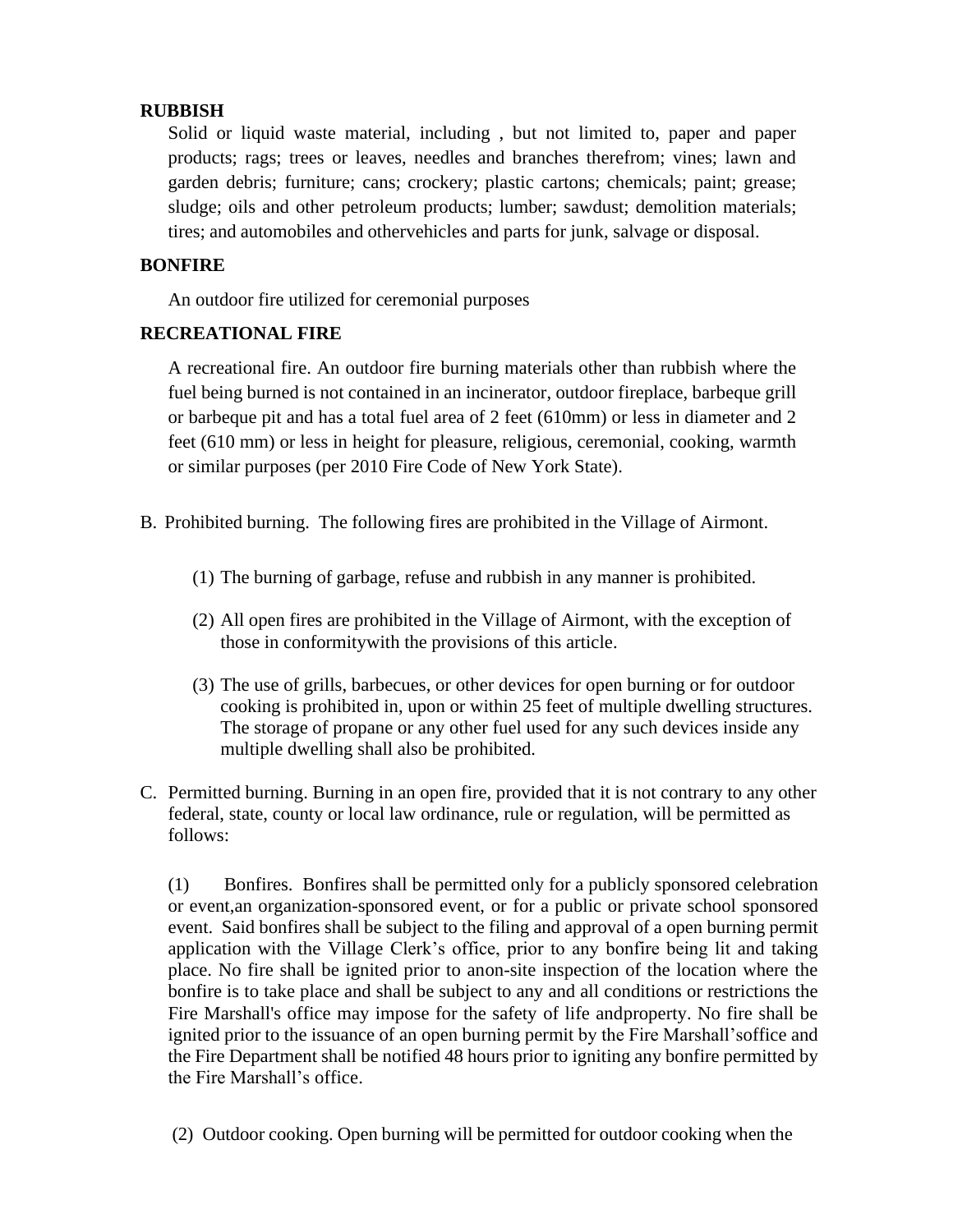fire is limited to the minimal size necessary and contained in a device or cooking utensil commonly referred to as a grill, hibachi, or smoker designated for outdoor cooking purposes. Fuels for outdoor cooking will be limited to charcoal or charcoal briquettes, natural gas, LP gas and wooden chips. All applicable and/or reasonable safety precautionsshall be taken when using said devices or utensils. Outdoor cooking shall not be permitted on balconies, covered porches or covered patios.

(3) Recreational fires. Natural gas or LP gas outdoor fireplaces or fire pits with ceramic logs, untreated wood and unpainted wood shall be permitted, provided that such appliance conformsto all other applicable Village codes. All other forms of recreational fires are prohibited.

i. A recreational fire or any outdoor open fire shall not be greater that than two feet in height and two feet in length in width and diameter, and shall be contained in a fire approved device. Said fire shall be a minimum of 25 feet away from any structure including wooden, plastic and/or vinyl fences and shall not be left unattended until fully extinguished.

ii. A recreational fire shall not be conducted within 25 feet of a structure orcombustible material. Conditions which could cause a fire to spread within 25 feet of a structure shall be eliminated prior to ignition.

iii. A working a garden hose and/or fire extinguisher shall be present at all times.

iv. Notwithstanding the foregoing, in the event that an otherwise permitted recreationalfire shall cause a nuisance or harm to a neighboring residence or occupants of said residence due to specific health issues related to said home or occupants, then the individuals charged with enforcing said provisions of this section under Section E shall retain the right in their discretion to limit or prohibit said fire.

- D. Control of fires within the Village. If, in the opinion of the Fire Inspector or Fire Chief, weather conditions are such that the starting or the continuation of burning is a risk to life, health, safety or property within the Village, said officials shall have the right to declare that any and all burning shall cease immediately until further notice.
- E. Enforcement. The Fire Inspector, Fire Chief and such fire-fighting personnel as the Fire Chief designates, along with officers of the Town of Ramapo Police Department are hereby vested with authority to enforce the provisions of this section. The Fire Department is hereby authorized to extinguish any open burning fire being conducted in violation of any of the provisions of this section.
- F. Penalties for offenses.

(1) Any violation by a person, firm or corporation of any provision of this section shall be deemed a violation pursuant to Penal Law of the State of New York, punishable by a fine not exceeding \$250 or by imprisonment for a term not exceeding 15 days or both.

(2) Any person who takes part in or assists in any violation of this section shall be